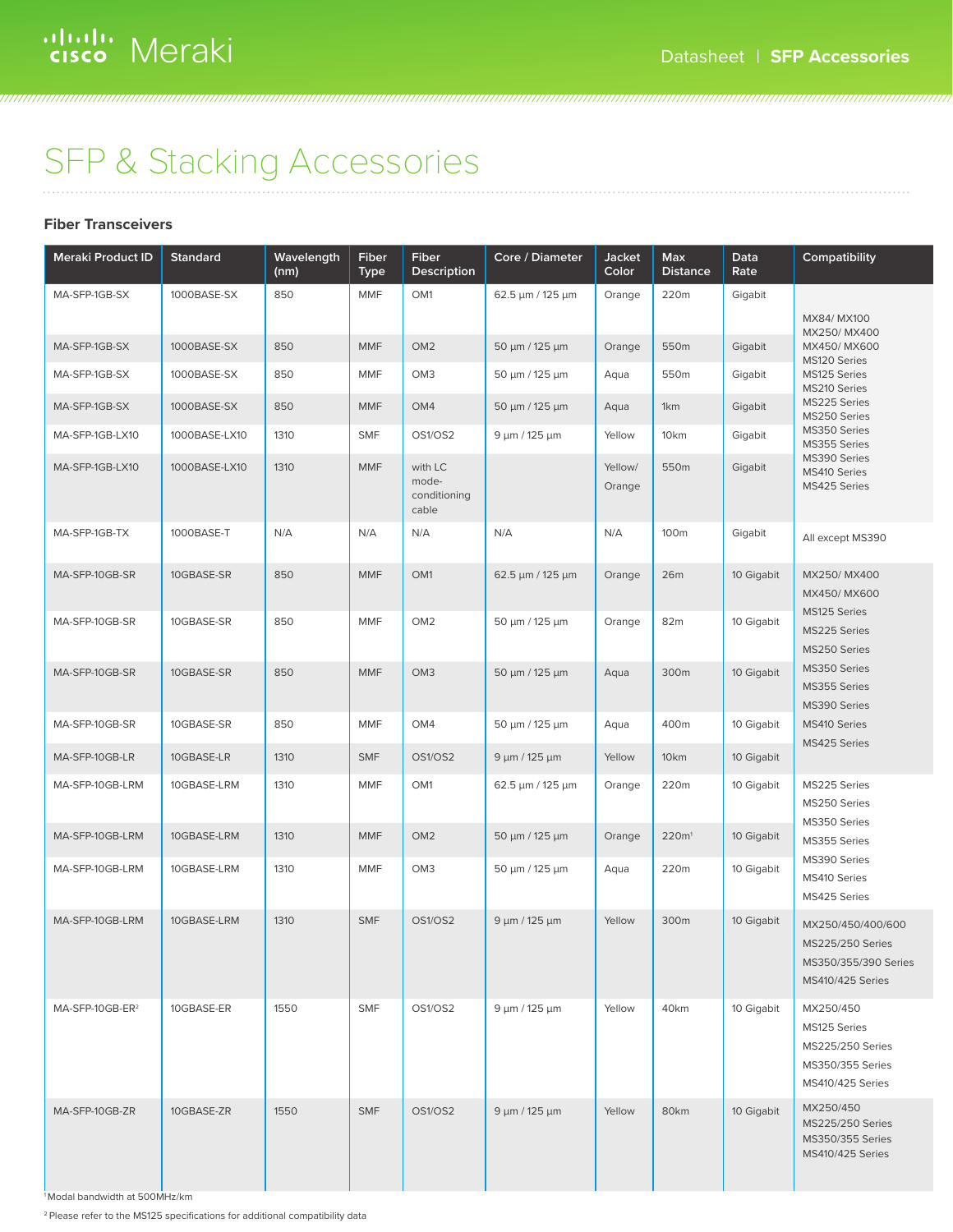# alulu Meraki

#### **Fiber Transceivers**

| <b>Meraki Product ID</b> | <b>Standard</b>  | Wavelength<br>(nm) | <b>Fiber</b><br><b>Type</b> | <b>Fiber</b><br><b>Description</b> | Core / Clad<br><b>Diameter</b> | Jacket<br>Color | <b>Max</b><br><b>Distance</b>                | Data Rate  | Compatibility                                                |
|--------------------------|------------------|--------------------|-----------------------------|------------------------------------|--------------------------------|-----------------|----------------------------------------------|------------|--------------------------------------------------------------|
| MA-QSFP-40G-SR4          | QSFP - MPO12     | 850nm              | MMF                         | OM2, OM3,<br>OM4                   | $50 \mu m$                     | Aqua            | 30 <sub>m</sub><br>100m,<br>150m             | 40 Gigabit | MS355 Series<br>MS390 series<br>MS425 Series<br><b>MS450</b> |
| MA-QSFP-40G-LR4          | QSFP-LC          | 1310 <sub>nm</sub> | <b>SMF</b>                  | OS1, OS2                           | G.652                          | Yellow          | 10Km                                         | 40 Gigabit | MS355 Series<br>MS390 Series<br>MS425 Series                 |
| MA-QSFP-40G-CSR4         | QSFP - MPO12     | 850nm              | <b>MMF</b>                  | OM2, OM3,<br>OM4                   | 50 µm                          | Aqua            | 82m,<br>300m,<br>400m                        | 40 Gigabit | MS355 Series<br>MS390 Series<br>MS425 Series<br><b>MS450</b> |
| MA-QSFP-40G-SR-BD        | QSFP - Duplex LC | 832-918nm          | <b>MMF</b>                  | OM2, OM3,<br>OM4                   | $50 \mu m$                     | Aqua            | 30 <sub>m</sub><br>100m,<br>150 <sub>m</sub> | 40 Gigabit | MS355 Series<br>MS390 Series<br>MS425 Series<br><b>MS450</b> |

<u> 1999 - 1999 - 1999 - 1999 - 1999 - 1999 - 1999 - 1999 - 1999 - 1999 - 1999 - 1999 - 1999 - 1999 - 1999 - 1999 - 1999 - 1999 - 1999 - 1999 - 1999 - 1999 - 1999 - 1999 - 1999 - 1999 - 1999 - 1999 - 1999 - 1999 - 1999 - 199</u>

#### **Direct Attach**

| <b>Meraki Product ID</b> | <b>Standard</b> | Cable Length   | <b>Assembly Type</b> | Data Rate  | Compatibility                                               |
|--------------------------|-----------------|----------------|----------------------|------------|-------------------------------------------------------------|
| MA-CBL-TA-1M             | 10GSFP+Cu       | 1 <sub>m</sub> | Passive Twinax       | 10 Gigabit | MX250/450<br><b>MS225/250 Series</b>                        |
| MA-CBL-TA-3M             | 10GSFP+Cu       | 3m             | Passive Twinax       | 10 Gigabit | MS350/355 Series<br>MS390 Series<br><b>MS410/425 Series</b> |

#### **Stacking Cables**

| <b>Meraki Product ID</b> | <b>Standard</b> | Cable<br>length | Assembly type                        | Data Rate   | Compatibility                |
|--------------------------|-----------------|-----------------|--------------------------------------|-------------|------------------------------|
| MA-CBL-40G-50CM          | 40GQSFP+Cu      | 50cm            | QSFP+ passive Twinax cable assembly  | 40 Gigabit  | MS210 Series<br>MS225 Series |
| MA-CBL-40G-1M            | 40GQSFP+Cu      | 1 <sub>m</sub>  | QSFP+ passive Twinax cable assembly  | 40 Gigabit  | MS250 Series<br>MS350 Series |
| MA-CBL-40G-3M            | 40GQSFP+Cu      | 3m              | QSFP+ passive Twinax cable assembly  | 40 Gigabit  | MS410 Series<br>MS425 Series |
| MA-CBL-100G-50CM         | 100GQSFP28      | 50cm            | QSFP28 passive Twinax cable assembly | 100 Gigabit | MS355 and MS450 Models       |
| MA-CBL-100G-1M           | 100GQSFP28      | 1 <sub>m</sub>  | QSFP28 passive Twinax cable assembly | 100 Gigabit | MS355 and MS450 Models       |
| MA-CBL-100G-3M           | 100GQSFP28      | 3m              | QSFP28 passive Twinax cable assembly | 100 Gigabit | MS355 and MS450 Models       |